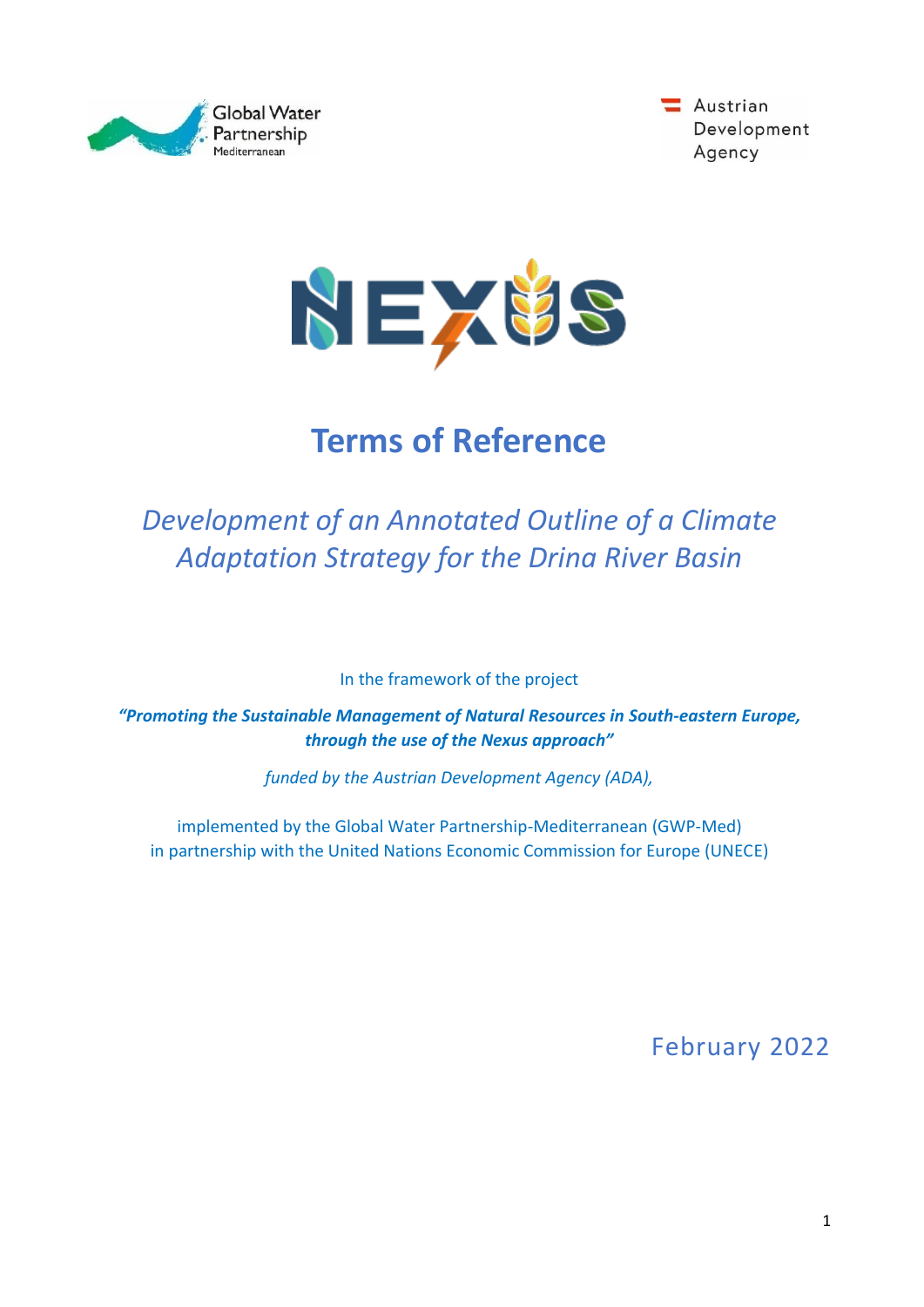## **1. Introduction & Background**

The Water-Energy-Food-Ecosystems Nexus ("Nexus") approach has been introduced in the natural resources management agenda in order to enhance water, energy, and food security, while preserving ecosystems and their functions. The Nexus approach provides for an integrated and coordinated approach across sectors, with a view to reconciling potentially conflicting interests as they compete for the same scarce resources, while capturing existing opportunities and exploring emerging ones.

The Nexus approach is quite pertinent in South-East Europe (SEE), especially given the Region's rich water and forest resources, the high share of hydropower in the energy mix, the key role of agriculture and the many pristine natural areas, as well as the commitment of the Economies in the Region towards sustainable development and integrated management of natural resources.

The overall aim of the "SEE Nexus Project"<sup>1</sup> is to introduce the Nexus approach in and catalyse action for its adoption and implementation in SEE. With activities focusing on the transboundary basins of the Drin and Drina rivers and in Albania, the Project facilitates Nexus Dialogue Processes involving a broad range of stakeholders, and the development of technical Nexus Assessments exploring cross-sectoral interlinkages, while enabling conditions for financing actions to address issues of priority.

The Project's activities in the Drina basin follow up on previous related activities in the basin led by UNECE, including the (Phase I) Drina Nexus Assessment (2016-2017) and the Drina Nexus Follow-Up Project (2018-2019) . Activities are guided by an ad-hoc Steering Committee, consisting of senior officials from Ministries and Agencies of the riparian countries (Montenegro, Bosnia and Herzegovina, Serbia) responsible for water resources management, energy policy and environmental protection. Activities are also coordinated with the International Sava River Basin Commission (ISRBC).

Aiming to maximise its usefulness for the beneficiaries and lead to tangible outputs, the SEE Nexus Project supports the preparation of full Project Documents for interventions addressing Nexus-related issues/challenges with cross-sectoral benefits. The present assignment is in the frame of these activities under the SEE Nexus Project. The suggestion for the specific issue of focus was raised in related discussions with the members of the Steering Committee as well as the ISRBC Secretariat.

More information on the Project and its activities is available a[t https://gwp.org/seenexus](https://gwp.org/seenexus)

#### **2. Objectives of the Assignment**

- To develop Annotated Outline of a Climate Adaptation Strategy for the Drina River Basin
- To propose next steps for the development of the full Strategy
- To identify related potential pilot priority measures for implementation.

# **3. Background, scope and aims of the Assignment**

#### *3.1 Climate adaptation in the broader Region*

The Drina River is the largest tributary of the Sava River. The area of the Drina River Basin is 19,680 km2 and is almost equally divided by three riparian countries, with 32% of the basin in the north of Montenegro, 36% of the basin in eastern Bosnia and Herzegovina, 31% in western Serbia, and less than 1% in Albania.

The climate in the basin and the broader region is already changing as demonstrated by observations on increasing temperatures, changing of precipitation patterns and more frequent and more intense

<sup>1</sup> Funded by the Austrian Development Agency (ADA) and implemented by the Global Water Partnership-Mediterranean (GWP-Med) in partnership with the United Nations Economic Commission for Europe (UNECE)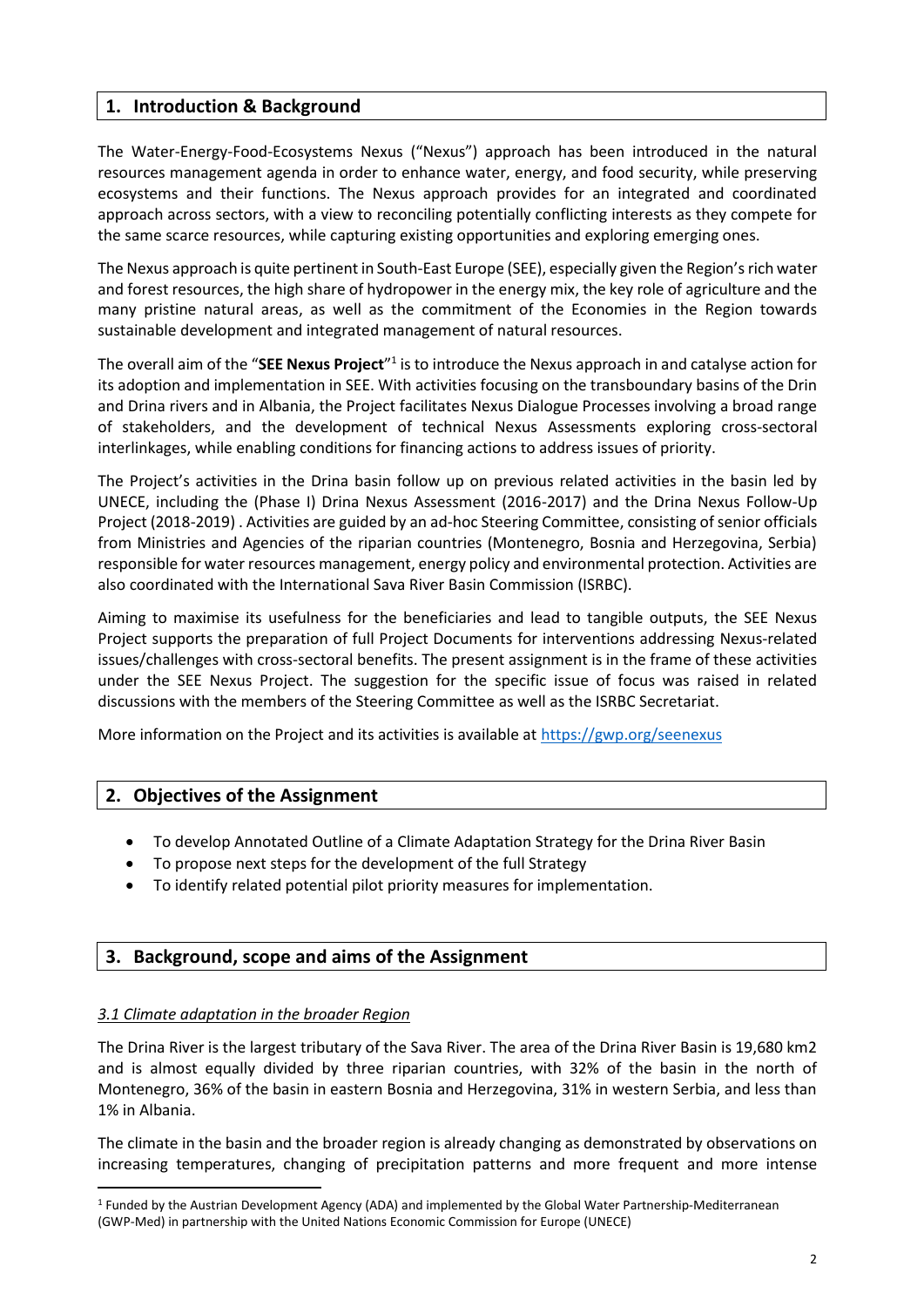extreme weather events. The expected impacts of climate change during the century (depending on the evolution of global emissions of greenhouse gases) will affect not only water resources and ecosystems but also settlements, infrastructure and key economic sectors such as agriculture, forestry, hydropower, navigation, tourism. Early and effective adaptation policies and measures are critical to increase resilience to and reduce risks from climate change, but also to capture potential related opportunities.

The importance of adaptation to climate change in SEE is also highlighted in the "Sofia Declaration on the Green Agenda for the Western Balkans"<sup>2</sup>. One of the actions envisaged therein is "Prepare and implement climate adaptation strategies to increase resilience through climate-proofing of investments and to ensure greater integration of climate change adaptation with disaster risk reduction".

At the sub-regional level of the Drina basin, planning and policy-making on adaptation is currently predominantly being developed at the national level in each of the 3 riparian countries which are at different stages of preparing, developing or implementing related strategies and plans. Beyond national adaptation planning, it is important to also do so at the level of transboundary river basins. As the impacts of climate change extend beyond borders, transboundary cooperation on adaptation is essential for resilience-building, advancing sustainable development and ensuring social and political stability for the riparian countries and their people. A basin approach to adaptation allows the sharing of the costs and benefits of adaptation measures, prevents possible negative effects of unilateral adaptation measures and potential related conflicts, motivates transboundary cooperation in further areas, enhances disaster management (e.g. flood forecasting) are highly dependent on early information sharing and requires forecasting data from the river basin as a whole.

In the broader Region, the International Commission for the Protection of the Danube River (ICPDR) prepared in 2012 a Strategy on Adaptation to Climate Change<sup>3</sup>, addressing also the sub-basin of the Sava river. The Strategy was updated in 2018 and aims at offering guidance on the integration of climate change adaptation into ICPDR planning processes, promoting action in a multilateral and transboundary context, and serving as a reference document influencing national strategies and activities.

In 2015 the Water and Climate Adaptation Plan (WATCAP) for the Sava River Basin<sup>4</sup> was developed as a result of a study undertaken by the World Bank, and provided a range of climate change scenarios and a set of adaptation guidance notes for various sectors, including hydropower use, agriculture, and flood protection. Climate change has also been addressed in the 1st Sava River Basin Management Plan (2014) as well as in the draft 2<sup>nd</sup> Sava RBMP<sup>5</sup>. In 2018 the ISRBC prepared the Outline of the Climate Adaptation Strategy and basin-wide priority measures for the Sava River Basin<sup>6</sup>, which summarises the state of knowledge on climate change adaptation efforts in the Sava countries, elaborates on potential climate change impacts on water resources, economic sectors, nature conservation, and other sectors, and identifies adaptation guiding principles, objectives, and measures.

Specifically for the Drina river basin, the GEF-World Bank "West Balkans Drina River Basin Management Project" had among its outputs a climate change analysis which assessed the current climate conditions over the basin and their expected variation up to 2100, and defined high-resolution, bias-corrected climate projection data.

#### *3.2 Scope of the Assignment*

Building up on the experience of the Outline of the Climate Adaptation Strategy for the Sava River Basin, this Assignment is for the preparation of a related Outline for the Drina basin. The Outline will lay the ground towards an eventual full Adaptation Strategy and Action Plan for the Drina river basin. In that regard, it aims to contribute and feed into related policies, plans and initiatives, assist in the

<sup>&</sup>lt;sup>2</sup> Adopted by the Leaders of the Western Balkan countries at the Sofia Summit, held on 10 November 2020.

<sup>&</sup>lt;sup>3</sup> For more info:<http://www.icpdr.org/main/activities-projects/climate-change-adaptation>

<sup>4</sup> Available at [https://www.savacommission.org/water-and-climate-adaptation-plan-for-the-sava-river-basin](https://www.savacommission.org/water-and-climate-adaptation-plan-for-the-sava-river-basin-watcap/245)[watcap/245](https://www.savacommission.org/water-and-climate-adaptation-plan-for-the-sava-river-basin-watcap/245)

<sup>&</sup>lt;sup>5</sup> For more info:<https://www.savacommission.org/sava-river-basin-management-planning/264>

<sup>6</sup> Available at: [https://www.savacommission.org/documents-and-publications/technical-and-project](https://www.savacommission.org/documents-and-publications/technical-and-project-reports/outline-of-the-climate-adaptation-strategy/243)[reports/outline-of-the-climate-adaptation-strategy/243](https://www.savacommission.org/documents-and-publications/technical-and-project-reports/outline-of-the-climate-adaptation-strategy/243)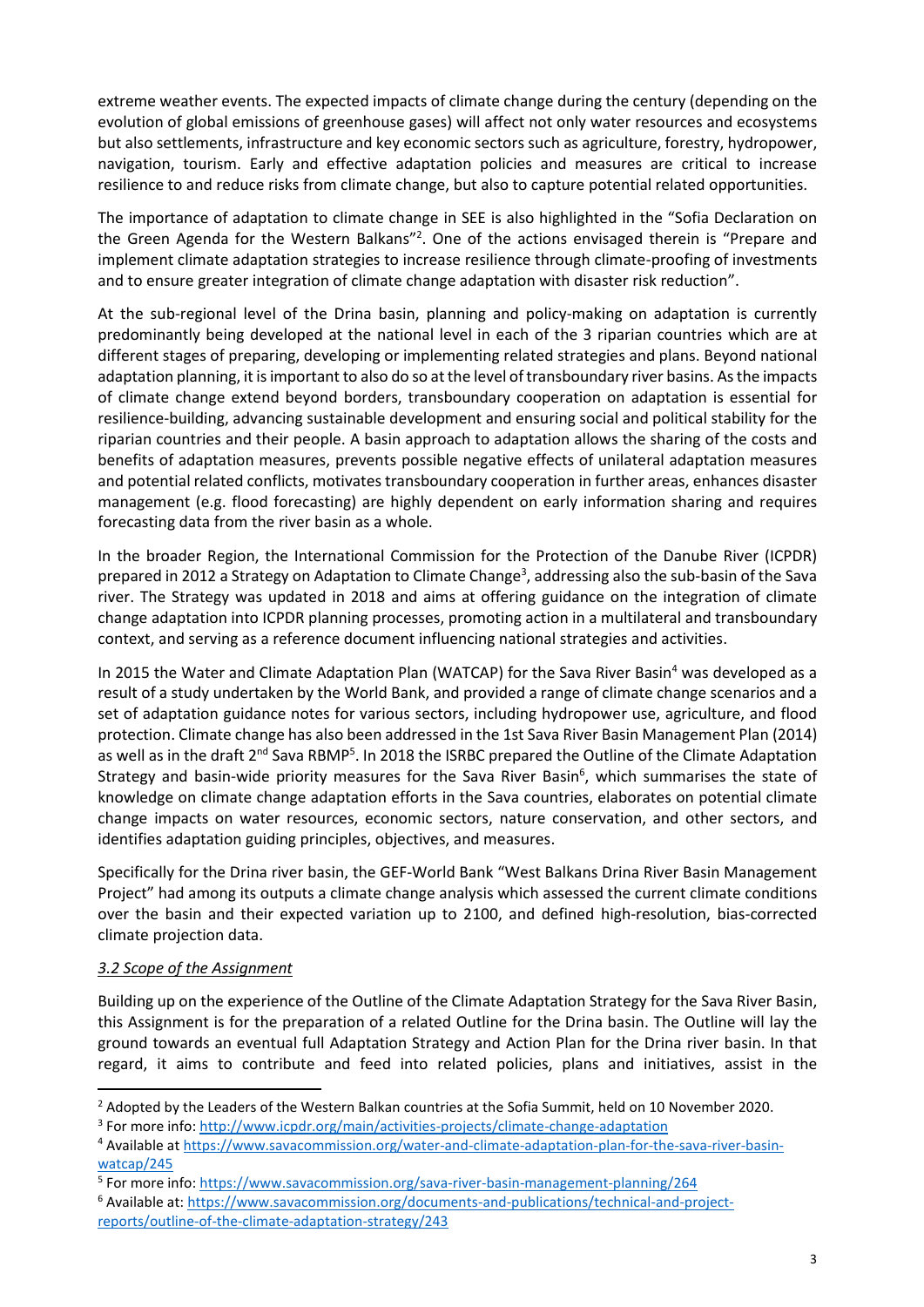identification, prioritisation and preparation of climate-related projects and investments, and increase synergies with broader policy areas.

The Outline should provide an overview of the current status and suggest further lines of work in terms of climate-related knowledge and integration of climate adaptation and resilience across sectors. It should also identify measures of priority and potential financing sources, explore options for monitoring, evaluation, and public participation, outline social and gender considerations, propose capacity building activities etc.

#### **The suggested structure – table of contents of the Outline is available in Annex 1.**

# **4. Methodology and tasks**

For the preparation of the Outline, the consultant is expected to perform the following tasks:

#### *Task 1: Policy review, identification of stakeholders, finalisation of scope and structure of the Outline – Inception Report*

The consultant will:

- a. identify all the key stakeholders and beneficiaries that need to be engaged and/or consulted for the development of the Outline, and identify required data and information and related sources
- b. identify and review all related Reports and outputs of related initiatives from the Region including those mentioned in section 3.1 above
- c. identify and review all national strategic documents and priorities related to climate adaption from the Drina riparian countries
- d. Identify and review similar strategies developed in other transboundary basins worldwide
- e. identify key potential financing sources and instruments that could finance the eventual development of the Climate Adaptation Strategy for the Drina river basin
- f. suggest potential restructuring of the structure of the Outline (Annex 1) as well as potential provision of supplementary materials which are currently not covered in Annex 1.

The above will be captured in an **Inception Report** which will include among others:

- $\bullet$  the information collected under (a) (e) above
- a description of the approach to be followed for the development of the Outline
- list of stakeholders to be consulted and draft plan of consultations
- information gaps that were identified and suggestions to overcome them
- suggested structure of the Outline
- detailed work plan for the preparation of the Outline

The Inception report will be finalised in consultation with GWP-Med.

GWP-Med can assist in the identification of related policy documents, projects and/or stakeholders.

#### *Task 2: Consultations and development of draft Outline*

The consultant is required to plan and conduct consultations (physical and/or virtual) with the key stakeholders identified under Task 1. Overall, the consultations will assist the consultant to harvest and understand the needs and expectations of the stakeholders and beneficiaries, so as these are reflected in the exact definition of the scope and structure of the Outline. This will also support the identification of potential partners for the next steps toward the development of the full Strategy.

Based on the outcomes of these consultations, as well as on the findings of activities under Task 1, a **draft Outline** of the Climate Adaptation Strategy for the Drina river basin will be prepared, following the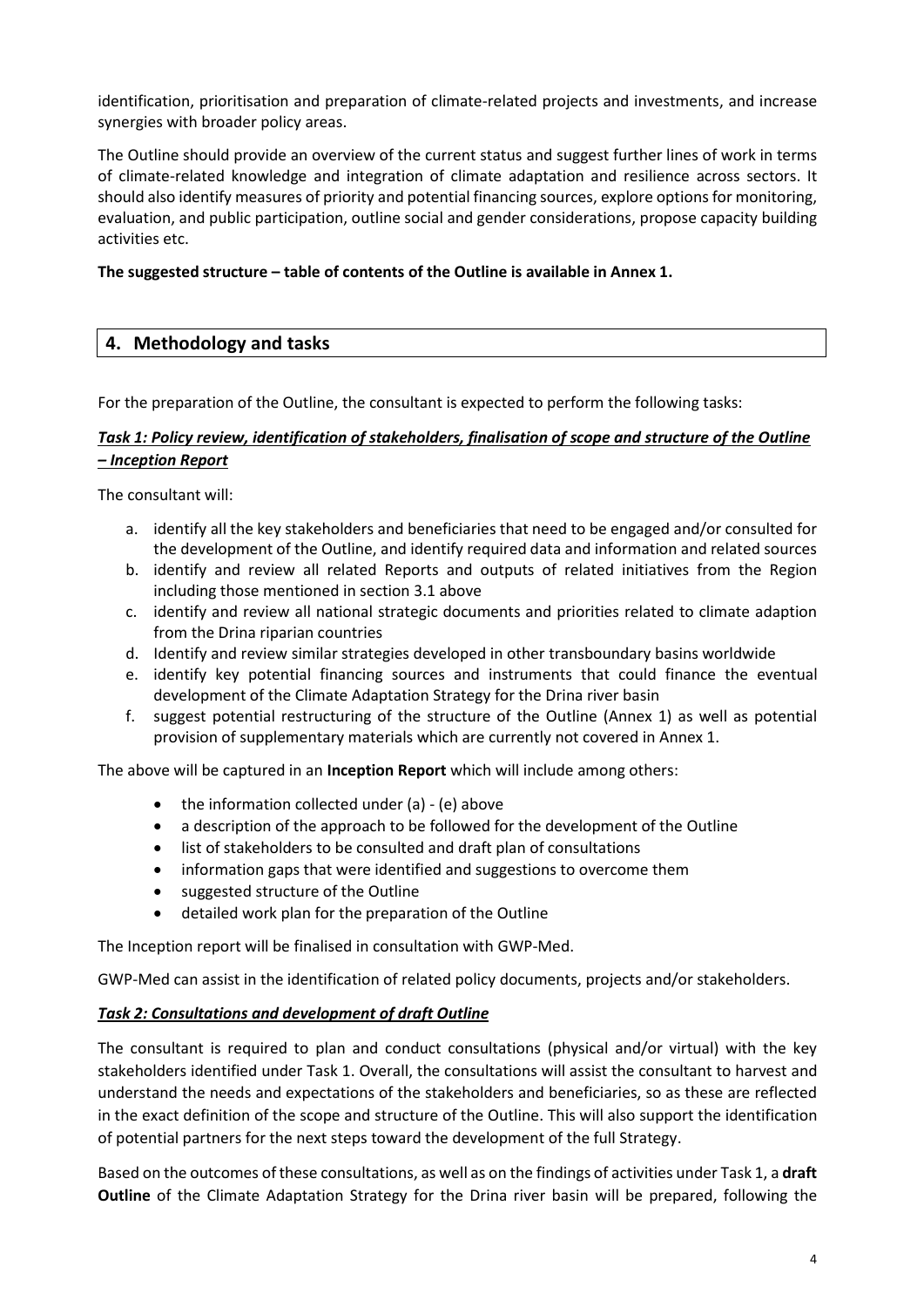structure agreed on during the Inception phase. A report on the consultations held will be annexed to the draft Outline. The draft Outline will then be discussed with the beneficiaries and GWP-Med.

Travel costs associated to the missions will be covered by the consultant (to be included in financial offer) at no additional expenses to the contractor.

#### *Task 3: Development of the full Outline*

Based on the results from Tasks 1 & 2, the consultant will draft the full Outline and any accompanying material addressing all comments received.

# **5. Deliverables/Outputs**

The deliverables/outputs of this assignment are:

- 1. **Inception report**, as described under Task 1 above
- 2. **Draft Outline** as a result of the desk study & consultations, as described under Task 2 above, including as Annex the reports of the consultation meetings
- 3. **Final Outline** where comments are fully addressed.

# **6. Contract price, duration, schedule of deliverables and payments**

The maximum fee for this assignment is **30,000 EUR**. This amount includes all other costs, income taxes and any other amount payable or cost that may be required for the completion of the work/service, including VAT.

The overall duration of the contract will be for a maximum of **4 months** after contract signature.

Payments will be made upon acceptance and verification of the related deliverables, as laid out in the table below.

| <b>Tasks</b>                                                                                                  | <b>Deliverables</b>                                                                                                  | <b>Deadline</b>                      | <b>Payment Schedule</b> |
|---------------------------------------------------------------------------------------------------------------|----------------------------------------------------------------------------------------------------------------------|--------------------------------------|-------------------------|
| 1. Policy review, identification<br>of stakeholders, finalisation of<br>scope and structure of the<br>Outline | D1. Inception Report<br>(See under "4.<br>Methodology and tasks"<br>for details)                                     | 1 month after<br>contract signature  | <b>Tranche 1: 20%</b>   |
| 2. Consultations and<br>development of draft Outline                                                          | D2. Draft Outline,<br>including reports of<br>consultations (See under<br>"4. Methodology and<br>tasks" for details) | 2 months after<br>contract signature | <b>Tranche 2: 30%</b>   |
| 3. Development of the full<br>Outline                                                                         | D3. Final Outline                                                                                                    | 4 months after<br>contract signature | <b>Tranche 3: 50%</b>   |

*Table: Schedule of deliverables and payments*

# **7. Selection Criteria (pass / fail)**

Successful participant (Natural or Legal Person or Entity):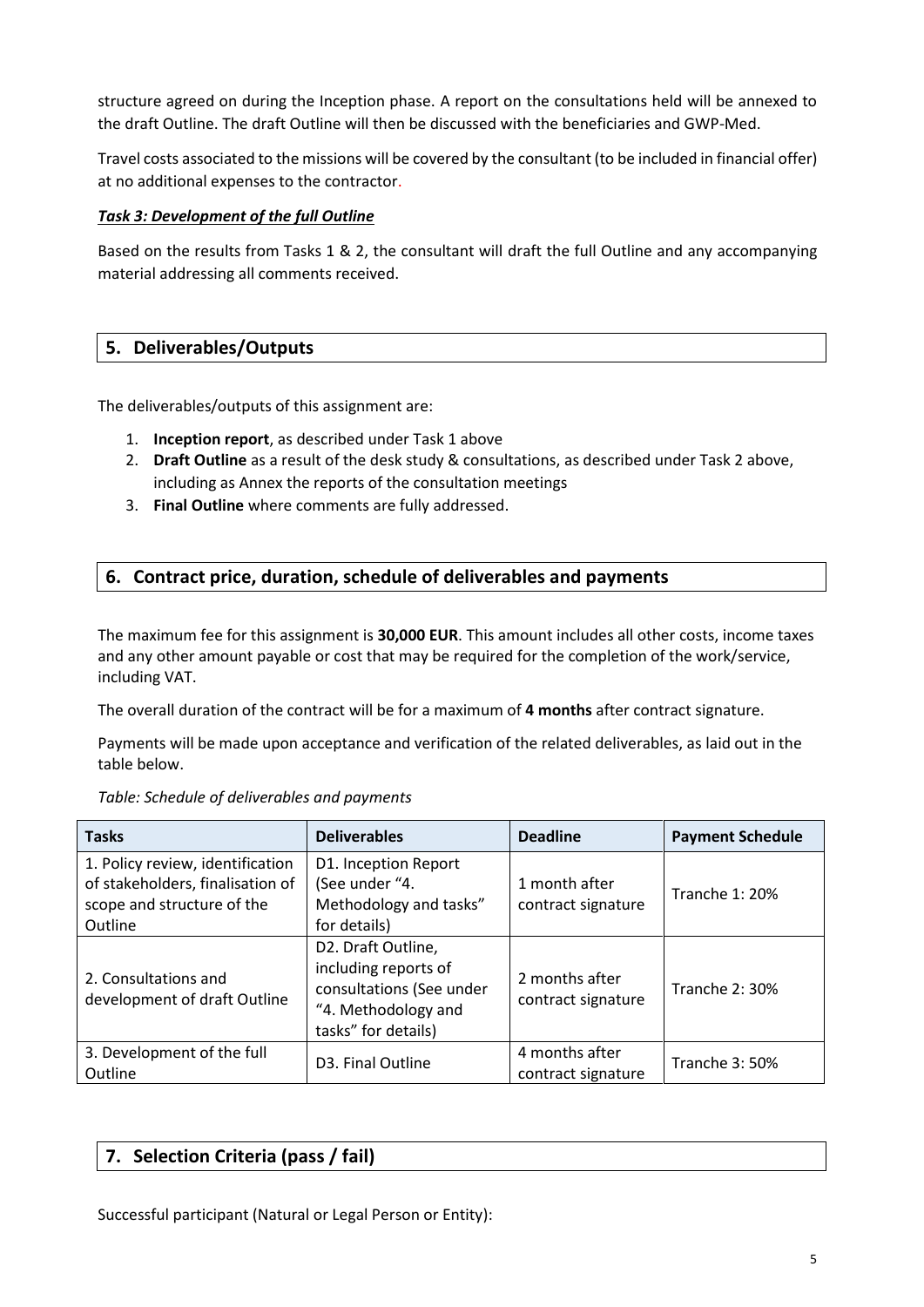- Must have a record of minimum 3 assignments/projects over the last 10 years of comparable nature and degree of complexity relevant to those required for this Contract.
- Must be enrolled in one of the official professional or trade registries kept in their country of registration.
- The proposed Team Leader must have
	- $\circ$  Post graduate diploma (at least MSc or equivalent) in a field relevant to the Assignment (e.g. Water resources management, Natural resources management, Environmental Policy/Management, Environmental engineering etc)
	- o Excellent oral and written communication skills in English.

#### **Failure to provide the minimum required criteria is considered ground for disqualification**

# **8. Qualification and Experience**

Participants in the call are required to have solid experience in developing and managing complex projects in the field related to the tasks described in the ToR. This needs to be demonstrated in the **Technical Offer** to be submitted as part of the application. A template for the Technical Offer form is available in the Call for Offers.

The Technical Offer Form consists of the following sections:

- Section 1: Expertise and work experience
- Section 2: Approach and Methodology

The required and desired qualifications are presented below. **Failure to provide the minimum required qualifications is considered ground for disqualification**. Qualifications additional to the minimum requested per category will receive additional score under the evaluation process as described in the section "Evaluation Process and Awarding Criterion". In the case of a team of experts / company, the required qualifications apply only for the Team Leader, whereas the desired qualifications apply cumulatively.

#### Work experience -Team Leader (Required):

- Minimum 15 years of professional experience in the field of integrated natural resources management
- Minimum one assignment/project relevant to climate adaptation policies in a transboundary river basin context.

#### Work experience (Desired) (Cumulatively in the case of more than one Experts) :

- Minimum 3 assignments/projects directly relevant to integrated natural resources management in the Drina river basin OR 1 in each of the riparian countries (Montenegro, Bosnia and Herzegovina, Serbia)
- Minimum 3 assignments/projects relevant to the development or assessment of climate adaptation policies, plans or strategies
- Knowledge of one of the languages spoken in the Drina basin.

#### **9. Evaluation Process and Awarding Criterion**

The Award criterion is the most economically advantageous tender on the basis of best price / quality ratio.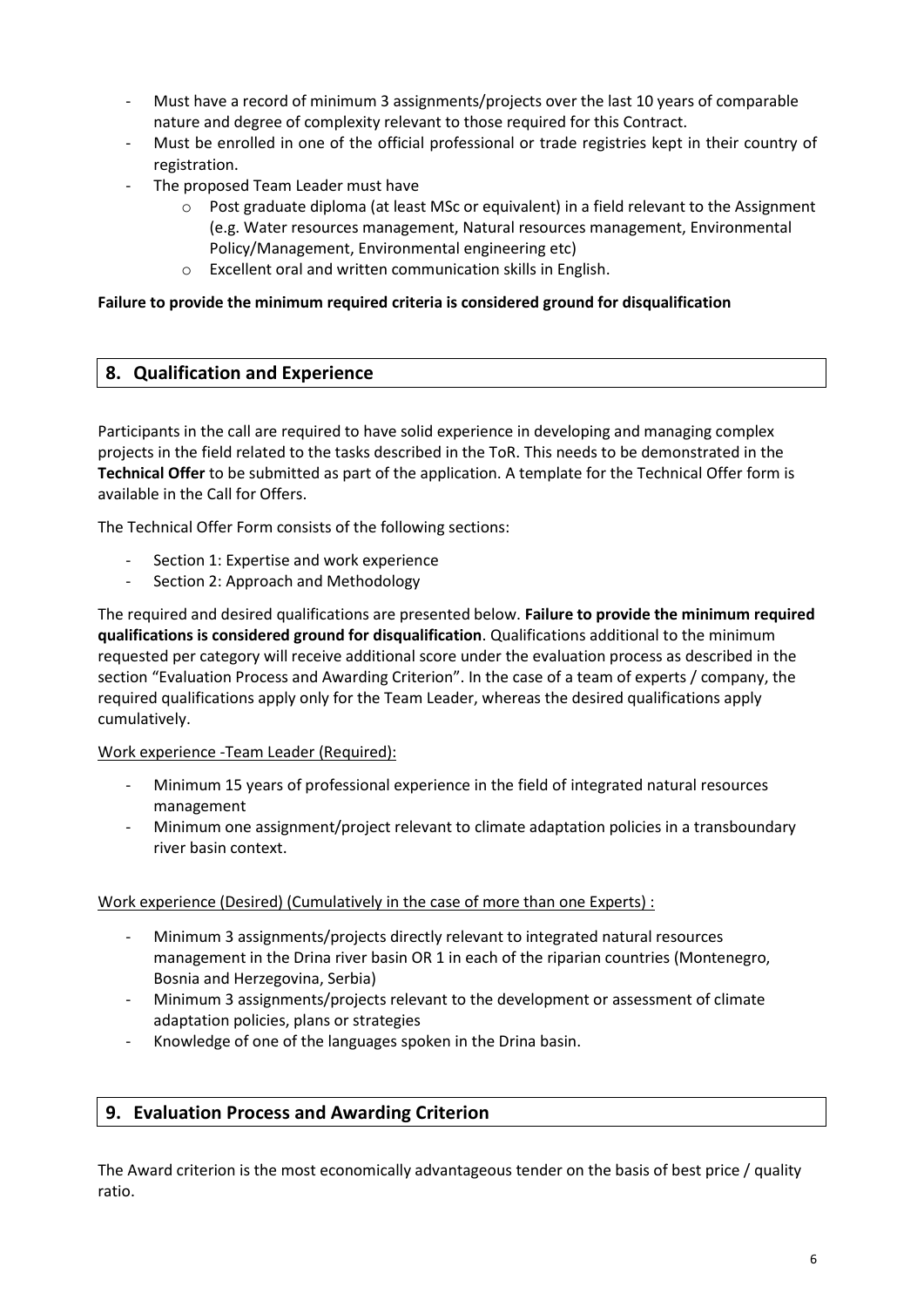Offers qualified in terms of exclusion grounds and selection criteria will be further evaluated on the basis of the requirements presented under section "Qualification and Experience", as follows:

| (1) Criterion                                                                                                                                                                                                                                                                                  | (2) Weighting<br>(w) | (3) Points of<br>criterion<br>(c) | (4) Score<br>$= (2) \times (3)$ |
|------------------------------------------------------------------------------------------------------------------------------------------------------------------------------------------------------------------------------------------------------------------------------------------------|----------------------|-----------------------------------|---------------------------------|
| Section 1: Expertise and work experience                                                                                                                                                                                                                                                       | 75% total            |                                   |                                 |
| <b>Required</b>                                                                                                                                                                                                                                                                                |                      |                                   |                                 |
| 2.1 Minimum 15 years of professional experience in the field of<br>integrated natural resources management                                                                                                                                                                                     | 15%                  |                                   |                                 |
| 2.2 Minimum one assignment/project relevant to climate<br>adaptation policies in a transboundary river basin context.                                                                                                                                                                          | 25%                  |                                   |                                 |
| <b>Desired</b>                                                                                                                                                                                                                                                                                 |                      |                                   |                                 |
| 2.3 Minimum 3 assignments/projects directly relevant to<br>integrated natural resources management in the Drina river<br>basin OR 1 in each of the riparian countries (Montenegro,<br>Bosnia and Herzegovina, Serbia)                                                                          | 20%                  |                                   |                                 |
| 2.4 Minimum 3 assignments/projects relevant to the<br>development or assessment of climate adaptation policies,<br>plans or strategies                                                                                                                                                         | 10%                  |                                   |                                 |
| 2.5 Knowledge of one of the languages spoken in the Drina<br>basin                                                                                                                                                                                                                             | 5%                   |                                   |                                 |
| <b>Section 2: Approach and Methodology</b>                                                                                                                                                                                                                                                     | 25% total            |                                   |                                 |
| Approach to the requested Assignment: detailed description of<br>the methodology how the Participant will achieve all objectives<br>and tasks and deliver all outputs as described in the Terms of<br>Reference of the assignment, keeping in mind the<br>appropriateness to local conditions. | 20%                  |                                   |                                 |
| Risks / Mitigation Measures: description of the potential risks<br>for the implementation of this assignment that may impact<br>achievement and timely completion of expected results as well<br>as their quality. Describe measures that will be put in place to<br>mitigate these risks.     | 5%                   |                                   |                                 |

**Scoring** for each evaluated section will be made as following:

**Section 1** – Expertise and work experience: For Section 1 score starts at 100 points (when minimum requirements are met) and can reach 150 points depending on the description of the participant and the number of projects implemented in excess of those required as a minimum. (100p Base +10p for extra criteria over base up to 50 additional points)

**Section 2** – Approach and Methodology: For Section 2, score starts at 100 points and can reach 150 points depending on the length, detail, depth, and structure of the information provided.

Each Section/evaluation criterion is evaluated autonomously. The final scoring of each evaluation criterion is the outcome of its scoring multiplied by the corresponding weighting factor. The overall score of the technical offer is the sum of the final scoring of all the Sections/evaluation criteria.

The overall score of the technical offer is calculated on the basis of the following formula: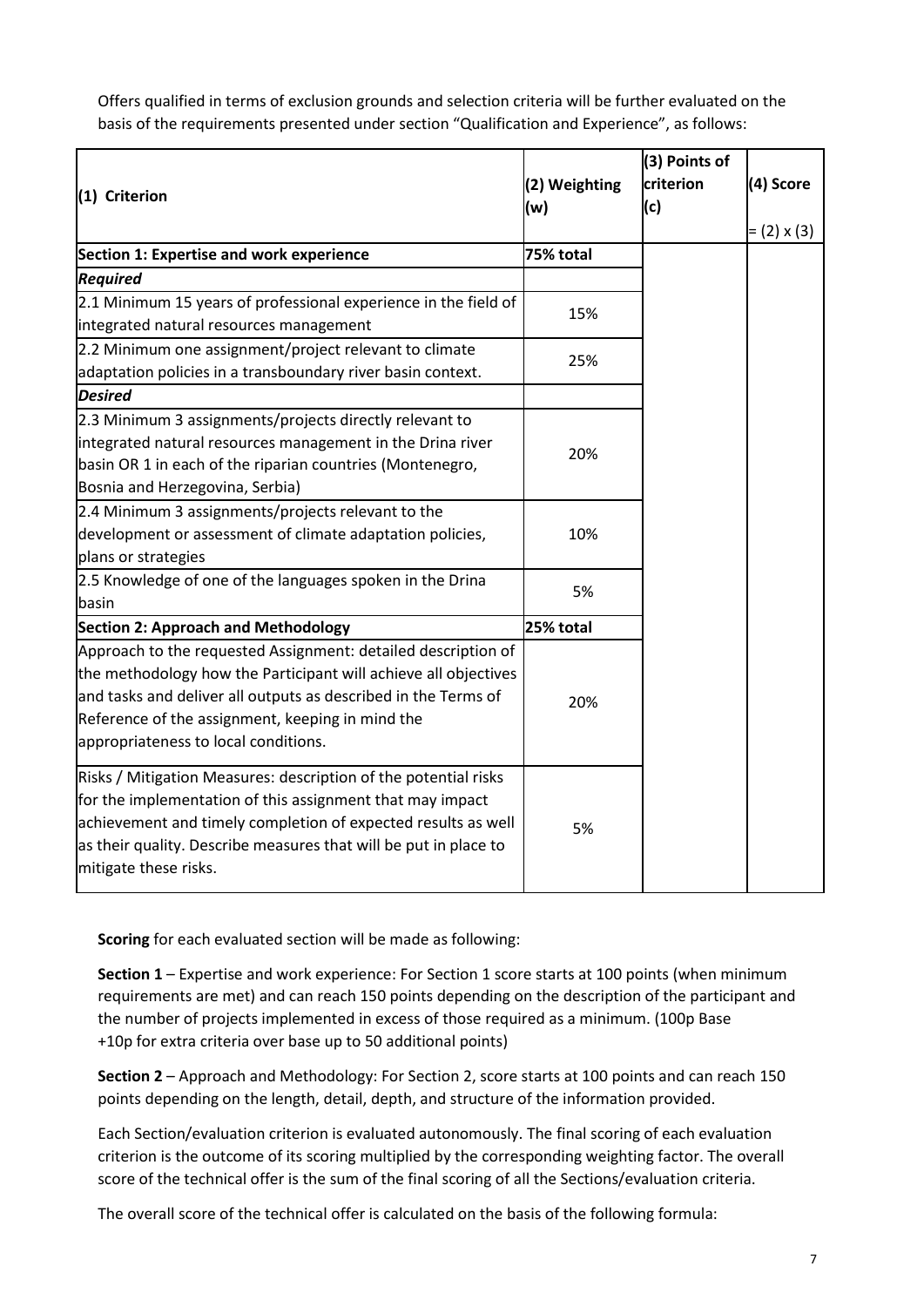#### **Bi = w1 x c1 + w2 x c2 +……**

For the overall score which will determine the ranking of offers, technical evaluation will be weighted with 80%, and the financial offer with 20%.

The final listing of the most advantageous offers will be made on the basis of the following formula:

### **Λi = 0.8\* (Bi/Bmax) + 0.2 \* (Kmin/Ki).**

Where:

- Bmax: the max score received by the best of the technical offers received
- Bi: the score of the technical offer
- Kmin: The cost of the financial offer with the minimum price offered.
- Ki: The cost of the financial offer

The most advantageous offers is the one with the greater value of Λ.

In case of equality of overall scores, the winning proposal is the one whose corresponding technical proposal received the highest rating.

### **10.Monitoring and Progress Controls**

Mr. Tassos Krommydas, Senior Programme Officer at GWP-Med, will be providing oversight and guidance from the side of the Project Team. Coordination calls between the consultant and the Project Team will be held at least monthly, to monitor the progress with regard to the workplan submitted with the Inception Report.

Services will be rendered and will be considered completed upon approval of the deliverables by the Project Coordinator and the GWP-MED Executive Secretary Mr. Vangelis Constantianos.

# **11.Place of Performance**

This assignment is home based with possible field missions for consultations. The tasks will be carried out from a place of the Consultant's preference.

#### **12.Terms and Conditions**

• *Language*

The language of the deliverables/outputs is English.

• *Data and information*

GWP-Med can assist in the identification of related policy documents, projects and/or stakeholders.

The consultant is responsible to collect all additional information and data necessary for the completion of this assignment. Missing information (from any side) would not be considered as eligible reason for not completing the tasks.

• *Submission of data, reports and other material produced*

All primary data, reports, and other documentation produced during this assignment shall be made available to the Project Team in electronic format. All data acquired, and products developed during the